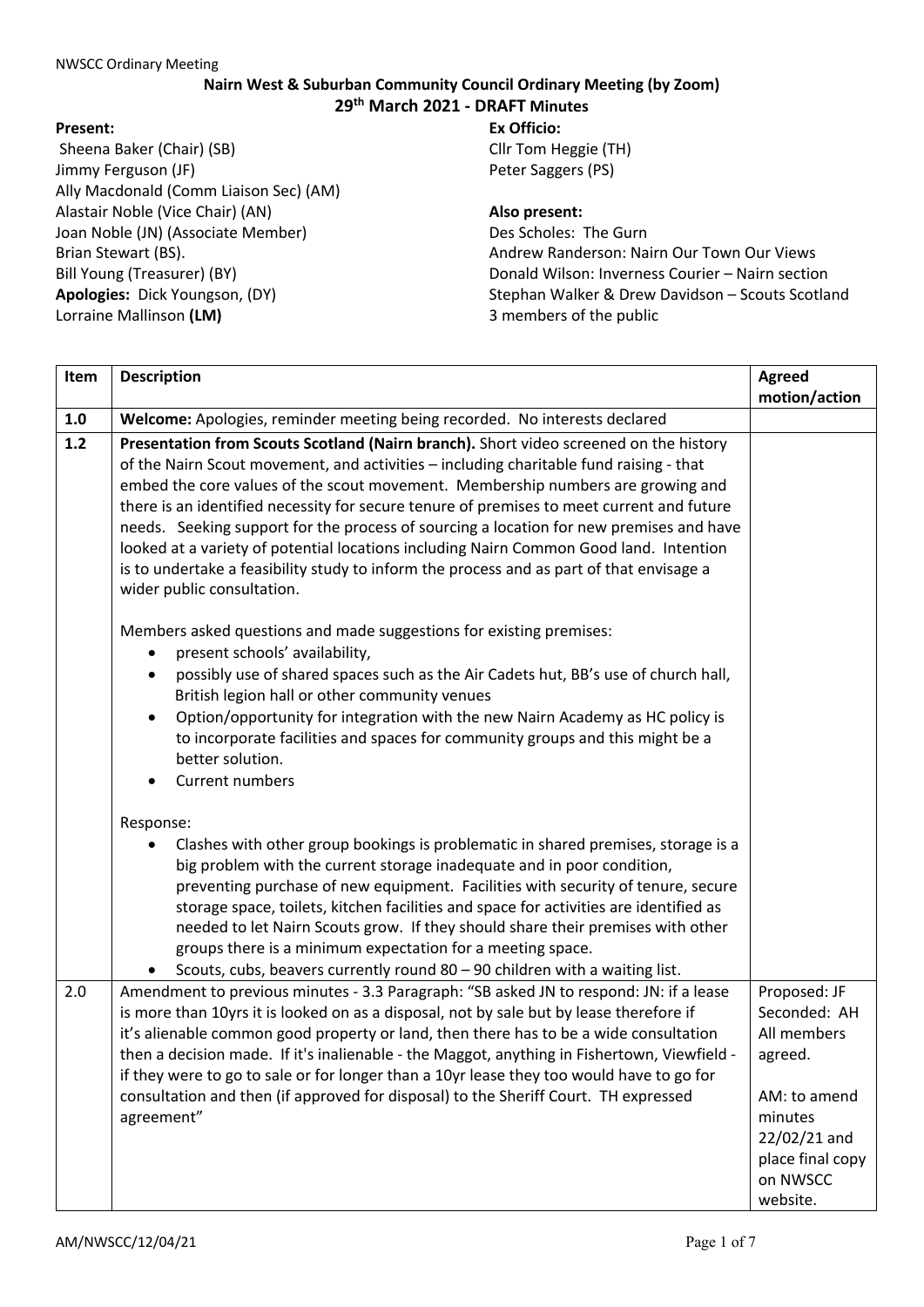NWSCC Ordinary Meeting

| 3.0 | <b>Matters arising from previous minutes</b>                                                                                                                                                    |                                 |
|-----|-------------------------------------------------------------------------------------------------------------------------------------------------------------------------------------------------|---------------------------------|
|     | Chair advised that having written congratulating both the Farmers and Davidson Trust<br>regarding the new location for the show field confirmation was received from Secretary                  |                                 |
|     | of the Nairn Farming Society and Iain Bain, Chair of the Davidson Trust. Both<br>organisations appreciated the contact.                                                                         |                                 |
| 3.1 | Speeding Restrictions: Since NCCC ordinary meeting 22/02/21 - member of the public                                                                                                              |                                 |
|     | contacted us via the website with observations on pedestrian safety along Altonburn                                                                                                             |                                 |
|     | Road he area where there is no pavement near the Newton Hotel. BY concurred with<br>this being correct as that road forms part of the rat run.                                                  |                                 |
|     | Mr Porteous was made aware of this as were our Councillors.                                                                                                                                     |                                 |
|     |                                                                                                                                                                                                 |                                 |
|     | Chair read out a response received from Mr Porteous's email late 26 <sup>th</sup> March.<br>SIDS planned for 21-22 financial year. Unclear exactly where the SIDS are to be                     |                                 |
|     | placed.                                                                                                                                                                                         |                                 |
|     | JN asked about stop sign at the Thurlow road junction where a fatal accident occurred.                                                                                                          |                                 |
|     | TH advised this was being looked at and that a 20mph Highland Council wide restriction<br>was also under consideration.                                                                         |                                 |
|     |                                                                                                                                                                                                 |                                 |
|     | No definite dates for installation of SIDS in the West end of Nairn or 20mph speed limits<br>throughout Nairn were offered.                                                                     |                                 |
| 3.2 | Sandown Land Highland Council Consultation: SB noted the 8 week evaluation period                                                                                                               | SB to email SM                  |
|     | ends on 23rd April.                                                                                                                                                                             | Common Good                     |
|     | A number of members commented on the publication of the results: most felt that the                                                                                                             | Officer - HC<br>noting Scottish |
|     | consultation responses should be published online in full, in the interests of transparency                                                                                                     | Government                      |
|     | and because the future of Sandown was vitally important to the community                                                                                                                        | legislation.                    |
|     | TH advised                                                                                                                                                                                      |                                 |
|     | there are several consultations in Highland area                                                                                                                                                |                                 |
|     | Officers collating responses on the Sandown response were being collated on an<br>extended basis.                                                                                               |                                 |
|     | BS asked what extended basis meant and that we see the full responses as in planning                                                                                                            |                                 |
|     | and not edited ones.                                                                                                                                                                            |                                 |
|     | An edited collated version would inhibit awareness of the full extent of the responses<br>and community feeling around the future of Sandown.                                                   |                                 |
|     | JN reminded the meeting that under the Scottish Government guidance on publication of                                                                                                           |                                 |
|     | consultation responses when disposing of CG land (Chapter 5 sections 8 and 11) say quite                                                                                                        |                                 |
|     | categorically that full consultation responses have to be published alongside comments                                                                                                          |                                 |
|     | from the LA.                                                                                                                                                                                    |                                 |
|     | TH noted the concerns and would make Officers aware of comments/views expressed.                                                                                                                |                                 |
|     | SB to send an email to Sara Murdoch, Common Good Officer noting this legislation.                                                                                                               |                                 |
| 3.3 | Participation Request (PR): The Chair reminded the meeting that the 22 Feb 2021 -                                                                                                               |                                 |
|     | Minute point 3.2 noted our CC's letter 8 <sup>th</sup> February to each Councillor asking them what<br>they were going to do to address the identified problems. (2 CC's each to have an invite |                                 |
|     | to participate in the administration of the Nairn Common Good.                                                                                                                                  |                                 |
|     |                                                                                                                                                                                                 |                                 |
|     | TH responded that he had shown it to the Participation Request (PR) Officers at HC. It                                                                                                          |                                 |
|     | had been rejected on the basis it did not conform to PR criteria. It contained several                                                                                                          |                                 |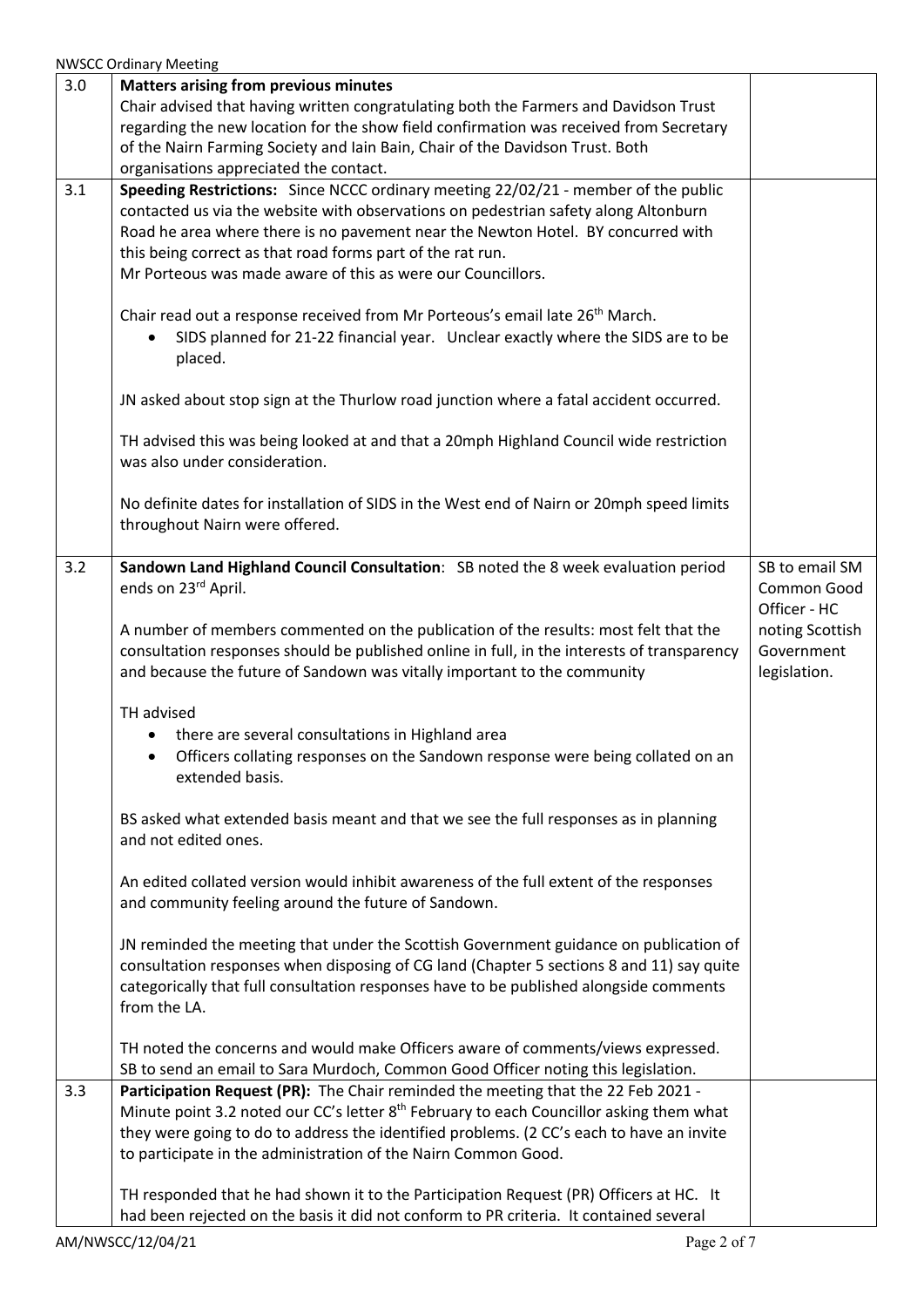|     | issues about the administration of the Common Good which required a different kind of                                                                                     |               |
|-----|---------------------------------------------------------------------------------------------------------------------------------------------------------------------------|---------------|
|     | discussion. He had, until recently, been unaware of the William Gilfillan letter<br>committing to the set up a local Common Good committee or the fact it had not been    |               |
|     | enacted.                                                                                                                                                                  |               |
|     |                                                                                                                                                                           |               |
|     | BY categorically stated that the letter was not intended to be a PR, it was a letter to each                                                                              |               |
|     | individual Councillor requesting that elected CC's participate in discussions on Common                                                                                   |               |
|     | Good matters. He noted it was not a personal attack on present Councillors as the issues                                                                                  |               |
|     | requiring accounting predated, in the main the present Councillors.                                                                                                       |               |
|     | TH noted that a line needed to be drawn on past handling of various matters and that he                                                                                   |               |
|     | was willing for discussions to start with the Chairs of the two CC's to enable some kind of                                                                               |               |
|     | inclusive working group to be initiated. He stated that he wanted BID, NICE and the CC's                                                                                  |               |
|     | to speak with one voice. BY objected to the inclusion of NICE and BID in TH's call for                                                                                    |               |
|     | "one voice" on the grounds they were unelected bodies and therefore not representative                                                                                    |               |
|     | of the community.                                                                                                                                                         |               |
|     |                                                                                                                                                                           |               |
|     | Various comments were made: AN felt that the past could not just be forgotten and<br>needed resolution. JN advised the meeting there is a protocol from Scottish Lands    |               |
|     | Commission and that Gemma from that organisation was dealing with several queries                                                                                         |               |
|     | from other HC communities as well as ours. She felt there needs to be a proper CG                                                                                         |               |
|     | committee or subcommittee, however noted that only Elected members would have a                                                                                           |               |
|     | vote.                                                                                                                                                                     |               |
|     |                                                                                                                                                                           |               |
|     | BS noted the previous comments from CC members and asked for guidance and advice<br>on how such a group could be enabled. TH responded that he would take it forward with |               |
|     | the two CC's Chairs, Ward Manager and Common Good Officer. This change of thinking                                                                                        |               |
|     | was welcomed by CC members - TH to take the matter forward.                                                                                                               |               |
|     |                                                                                                                                                                           |               |
|     | JN commented that the recent Scottish Land Commission protocol said Local Authorities                                                                                     |               |
|     | should encourage community involvement in management and decision making for                                                                                              |               |
|     | Common Good assets. She had been communicating with the Land Commission and they                                                                                          |               |
|     | seemed to be offering to take forward discussions with HC. TH awaiting action from<br>them.                                                                               |               |
|     |                                                                                                                                                                           |               |
| 3.4 | A96 Bypass Update: JF advised the reports to date were consistent, there was legal                                                                                        |               |
|     | work to be concluded this summer which would then allow the next phase, land                                                                                              |               |
|     | purchase, to commence.                                                                                                                                                    |               |
| 4.0 | Treasurers Report. Expenditure this past month had included the Zoom licence and                                                                                          | Proposed - JF |
|     | annual insurance premium. Bank Balances: CC funds - 1722.64 Fireworks - £3261.12                                                                                          | Seconded - AN |
| 5.0 | Membership: 2 NW&SCC members have been unable to attend CC meetings since the                                                                                             | Proposed - SB |
|     | Covid Pandemic began. Chair (SB) read out the Scheme of Establishment 11.2 relating to                                                                                    | Seconded - JF |
|     | Community Councillors attendance at CC meetings. Noted the need to address this                                                                                           | Agreed - by   |
|     | situation had previously been circulated and guidance had been sought from the Ward                                                                                       | majority show |
|     | Manager, W. Munro. A proposal to mitigate the situation was presented. Proposal:                                                                                          | of hands.     |
|     | That due to Covid and where medical or connectivity issues prevent an elected member                                                                                      |               |
|     | attending meetings, we as NW&SCC temporarily agree, by majority that the 6 months be                                                                                      |               |
|     | extended. We shall review this temporary ruling in 6 months or whenever public                                                                                            |               |
|     | meetings can resume.                                                                                                                                                      |               |
| 6.0 | Developer Contributions (DC's): SB reminded the meeting she had circulated the email                                                                                      |               |
|     | TH had received from David Mudie on how Developers Contributions work in HC. She                                                                                          |               |
|     | advised this was not in response to our letter to Malcolm MacLeod and asked TH if he                                                                                      |               |
|     | had managed to ascertain if MM had received the CC's letter and various emails.                                                                                           |               |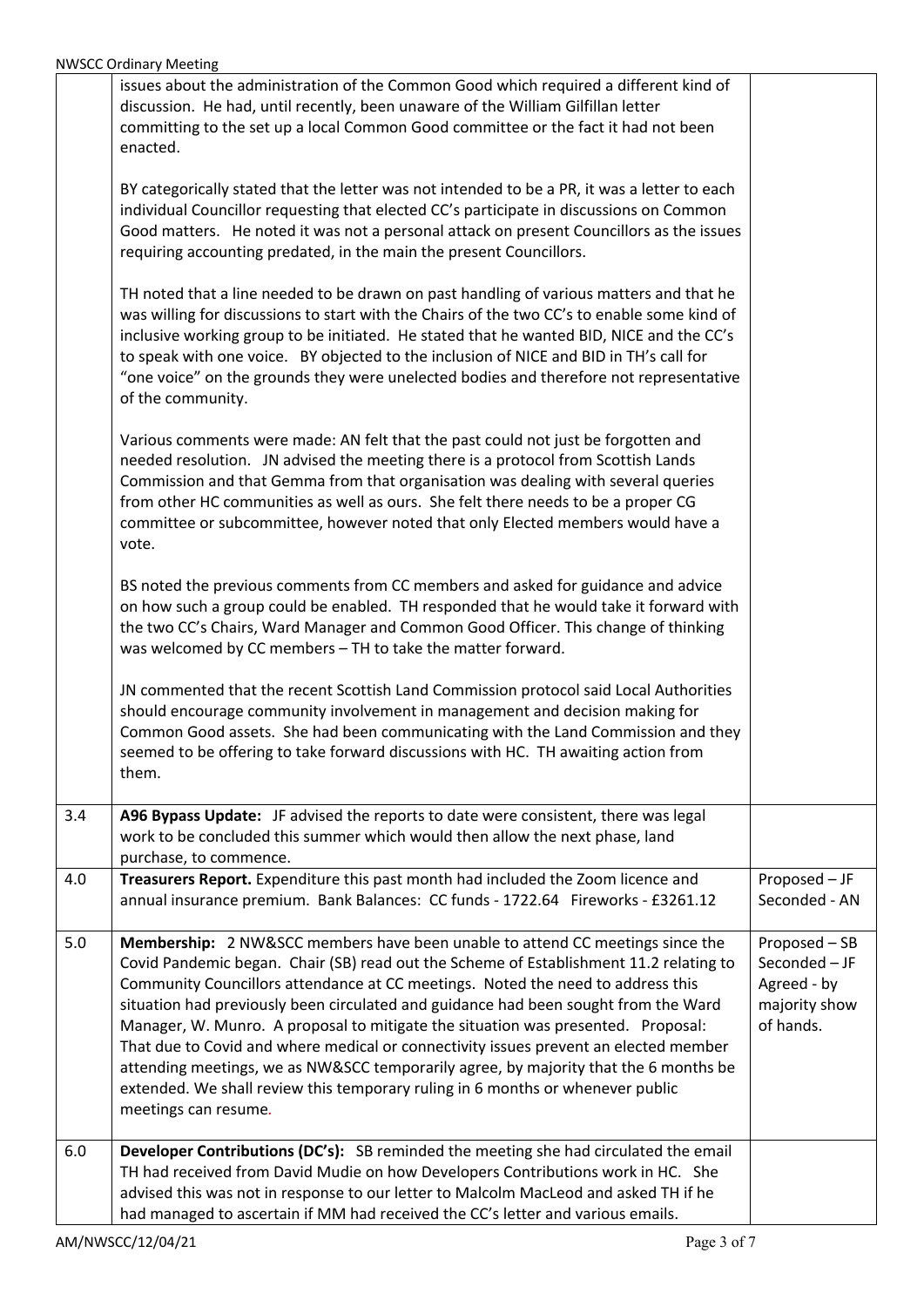|                | TH advised that MM had received the letter, that he is deeply involved in various matters<br>and has arranged for Scott Dalgarno to attend the NWSCC April meeting to answer<br>questions on the letter. SB said this could be helpful and suggested that in addition to<br>the letter a list of the main DC's in question would assist in S Dalgarno's preparation.<br>AN noted there were significant sums involved and mentioned the figure of £7milliion<br>based on simple calculations for the Lochloy development and the school that was not<br>built. JN felt SD needed to be able to explain the allocations as the sums involved were<br>substantial and that HC had an obligation to ensure no money was lost or<br>misappropriated. JN added that any organisation unable to account for several millions<br>of pounds apparently missing from its accounts would perhaps be involving police and<br>forensic accountants in an effort to trace the money in case of possible misappropriation.<br>BS said there were 2 strands to the issue. The first is the known policy around DC's and<br>noted that a monitoring group is now set up and keeps track of the current DC's. The<br>issue relates to earlier DC's, the figures concerned and how (if) they have been allocated.<br>The CC's and local community had little or partial access to information. Presently he felt<br>it was a matter of groping in the dark and that it was up to HC to provide the list,<br>allocations, and accounting. HC should provide their authoritative figures. |                                                    |
|----------------|-----------------------------------------------------------------------------------------------------------------------------------------------------------------------------------------------------------------------------------------------------------------------------------------------------------------------------------------------------------------------------------------------------------------------------------------------------------------------------------------------------------------------------------------------------------------------------------------------------------------------------------------------------------------------------------------------------------------------------------------------------------------------------------------------------------------------------------------------------------------------------------------------------------------------------------------------------------------------------------------------------------------------------------------------------------------------------------------------------------------------------------------------------------------------------------------------------------------------------------------------------------------------------------------------------------------------------------------------------------------------------------------------------------------------------------------------------------------------------------------------------------------------------------------------------------------------|----------------------------------------------------|
|                | BY stated it was important that SD comes to the meeting with the answers to the letter<br>for further scrutiny.                                                                                                                                                                                                                                                                                                                                                                                                                                                                                                                                                                                                                                                                                                                                                                                                                                                                                                                                                                                                                                                                                                                                                                                                                                                                                                                                                                                                                                                       |                                                    |
|                | TH accepts that there needs to be clarification and would relay the points made to SD.                                                                                                                                                                                                                                                                                                                                                                                                                                                                                                                                                                                                                                                                                                                                                                                                                                                                                                                                                                                                                                                                                                                                                                                                                                                                                                                                                                                                                                                                                | TH to relay<br>points raised to<br>Scott Dalgarno. |
| $\overline{7}$ | Inner Moray Firth Development Plan Consultation                                                                                                                                                                                                                                                                                                                                                                                                                                                                                                                                                                                                                                                                                                                                                                                                                                                                                                                                                                                                                                                                                                                                                                                                                                                                                                                                                                                                                                                                                                                       |                                                    |
|                | The Chair advised the meeting of the extension of the deadline for submissions to the end of April.<br>NWSCC members will continue the work on NWSCC's response with an informal Zoom meeting on<br>Wednesday 7 <sup>th</sup> May. Members were encouraged to submit any comments they had to JF well in<br>advance of that meeting so the response can be finalised. Members were reminded the layout<br>was designed to allow the response to be input in the format HC had requested.<br>JF also requested that all CC members read and respond to the response even if it was just<br>agreeing to the draft. The Chair stated there was time at the end of the month to formally ratify<br>the submission from the CC.                                                                                                                                                                                                                                                                                                                                                                                                                                                                                                                                                                                                                                                                                                                                                                                                                                            |                                                    |
| 8              | <b>Update from Elected Ward Representatives</b>                                                                                                                                                                                                                                                                                                                                                                                                                                                                                                                                                                                                                                                                                                                                                                                                                                                                                                                                                                                                                                                                                                                                                                                                                                                                                                                                                                                                                                                                                                                       |                                                    |
| 8.1            | Common Good rental/maintenance in lieu of rental income<br>Councillor PS stated he was taking legal advice in case there was contractual reasons for<br>the manner of the charging. He felt this was needed before he could pursue the matter<br>further. JF took the view that this was appropriate.                                                                                                                                                                                                                                                                                                                                                                                                                                                                                                                                                                                                                                                                                                                                                                                                                                                                                                                                                                                                                                                                                                                                                                                                                                                                 |                                                    |
|                | JN commented that she did not feel this was a legal matter rather one of consistency and<br>fairness. JN felt HC should not have free use of Nairn's CG assets when other local users<br>had to pay rental. She noted that facilities in Inverness and Dingwall for example were<br>paid for by either by rental or maintained in lieu of rental. PS still felt he would like a<br>legal response before further action.                                                                                                                                                                                                                                                                                                                                                                                                                                                                                                                                                                                                                                                                                                                                                                                                                                                                                                                                                                                                                                                                                                                                              |                                                    |
|                | BS asked what question PS had put to the legal advisors. He felt there should be a<br>consistency of practice and that this is a question for all Councillors asked about the<br>maintenance of the Links and the figures involved.                                                                                                                                                                                                                                                                                                                                                                                                                                                                                                                                                                                                                                                                                                                                                                                                                                                                                                                                                                                                                                                                                                                                                                                                                                                                                                                                   |                                                    |

Т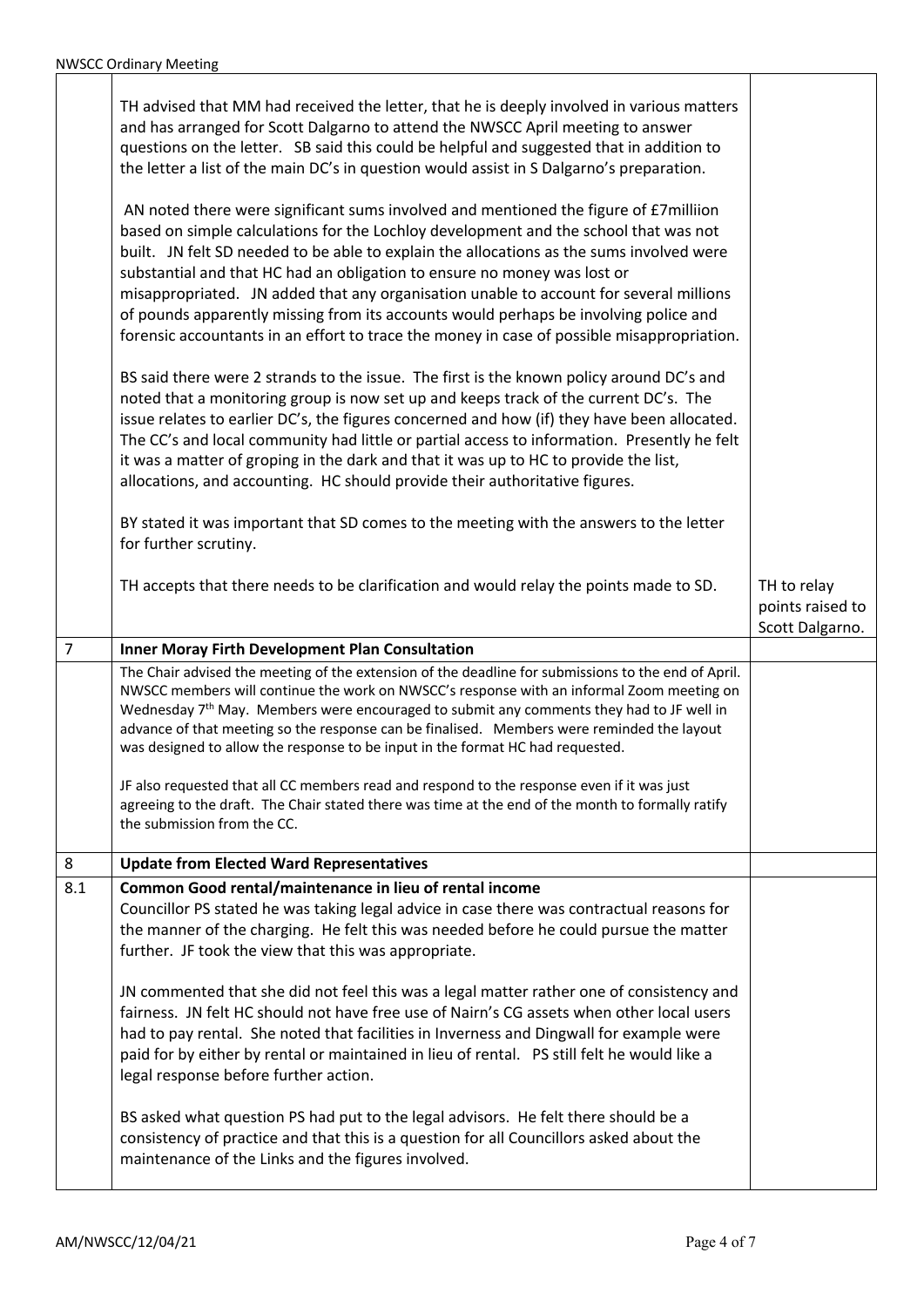|       | <b>YVVJCC OFUNIOLY IVICCUITA</b>                                                                                                                                                                                                                                                                                                                                                                                                                                                                                                                                                                                           |  |
|-------|----------------------------------------------------------------------------------------------------------------------------------------------------------------------------------------------------------------------------------------------------------------------------------------------------------------------------------------------------------------------------------------------------------------------------------------------------------------------------------------------------------------------------------------------------------------------------------------------------------------------------|--|
|       | PS then advised that HC had originally intended charging Nairn CG £71k for 2021-2022<br>financial year whereas on 2020-2021 it had been £43k! PS successfully argued against<br>the increase and it was now reduced for 2021-2022 to £43k.                                                                                                                                                                                                                                                                                                                                                                                 |  |
|       | AM made the point that the real issue was that HC should be paying Nairn CG fund for<br>use of CG assets (and or providing maintenance) not charging the CG for looking after<br>them. AM added there was a need for openness and that the various leases should be<br>transparent and available to the public.                                                                                                                                                                                                                                                                                                            |  |
|       | AN and BS observed the issue was connected directly to the earlier discussion around<br>participation with CG management. BS addressed the central concern of policy and<br>practice of management of CG assets and the need for a consistent approach with clear<br>policy and principle of rental income V maintenance of Common Good assets and land.<br>Haggling over charges and reductions missed the point. The charge itself was<br>inappropriate.                                                                                                                                                                 |  |
| 8.2   | <b>Fair Shares.</b><br>The Chair reminded the meeting that in February there had been a request for clarification<br>around HC per capita allocations calculation.                                                                                                                                                                                                                                                                                                                                                                                                                                                         |  |
|       | PS had done some research (excluding burials) and just looking at play parks he had<br>ascertained that the total HC spend in 2018-19 had been £250,000 and Nairn had<br>received £4000 (1.6%). In 2019-20 HC total spend had been £186,000 and Nairn had<br>received £4092 (2.2%).                                                                                                                                                                                                                                                                                                                                        |  |
|       | JN commented that this seemed to encapsulate what the CC were highlighting - that<br>Nairn appeared not to be getting its fair share of leisure spend per capita.                                                                                                                                                                                                                                                                                                                                                                                                                                                          |  |
|       | BS and JN pointed out that playparks was only a part of the leisure facilities budget and<br>allocation. The concern was the whole leisure and recreation budget which included<br>community centres, sports fields, swimming pools, gym facilities, village halls, cultural<br>events and amenities such as Eden Court, museums, core paths and green spaces etc.                                                                                                                                                                                                                                                         |  |
|       | BS noted that the split between HC and HLH made the funding opaque: some<br>expenditure (e.g. buildings and utilities) were accounted under others subheads like<br>education.                                                                                                                                                                                                                                                                                                                                                                                                                                             |  |
|       | PS was asked to progress the comparative figures for all leisure spend by area across<br>Highland                                                                                                                                                                                                                                                                                                                                                                                                                                                                                                                          |  |
| 8.3   | Nairn Academy: TH. Currently HC officials were 'very busy' and the Invergordon fire<br>had been a disruption however meetings were being held. A wider consultation would<br>be held in due course                                                                                                                                                                                                                                                                                                                                                                                                                         |  |
| 8.4.0 | <b>Highland Council Recovery Plan:</b>                                                                                                                                                                                                                                                                                                                                                                                                                                                                                                                                                                                     |  |
|       | TH advised there is to be a HC meeting on the Recovery Plan on Monday 5 <sup>th</sup> and<br>this would cover criteria - which still had to be defined - and other matters.<br>There is ongoing discussion on Covid recovery, play parks and other projects.<br>Money would become available and some of it earmarked for 'localism'. A recent<br>meeting of local groups (unnamed) only had 3 people participate.<br>He advised he<br>had had a meeting with Mike Barnet of NICE concerning the former jail (OSWB)<br>and grant applications and discussed the outlook for further initiatives around the<br>town centre. |  |
|       | AM asked if for the next meeting TH could be more specific and pressed for<br>details on the specific projects either planned or proposed to be brought to the<br>meeting.                                                                                                                                                                                                                                                                                                                                                                                                                                                 |  |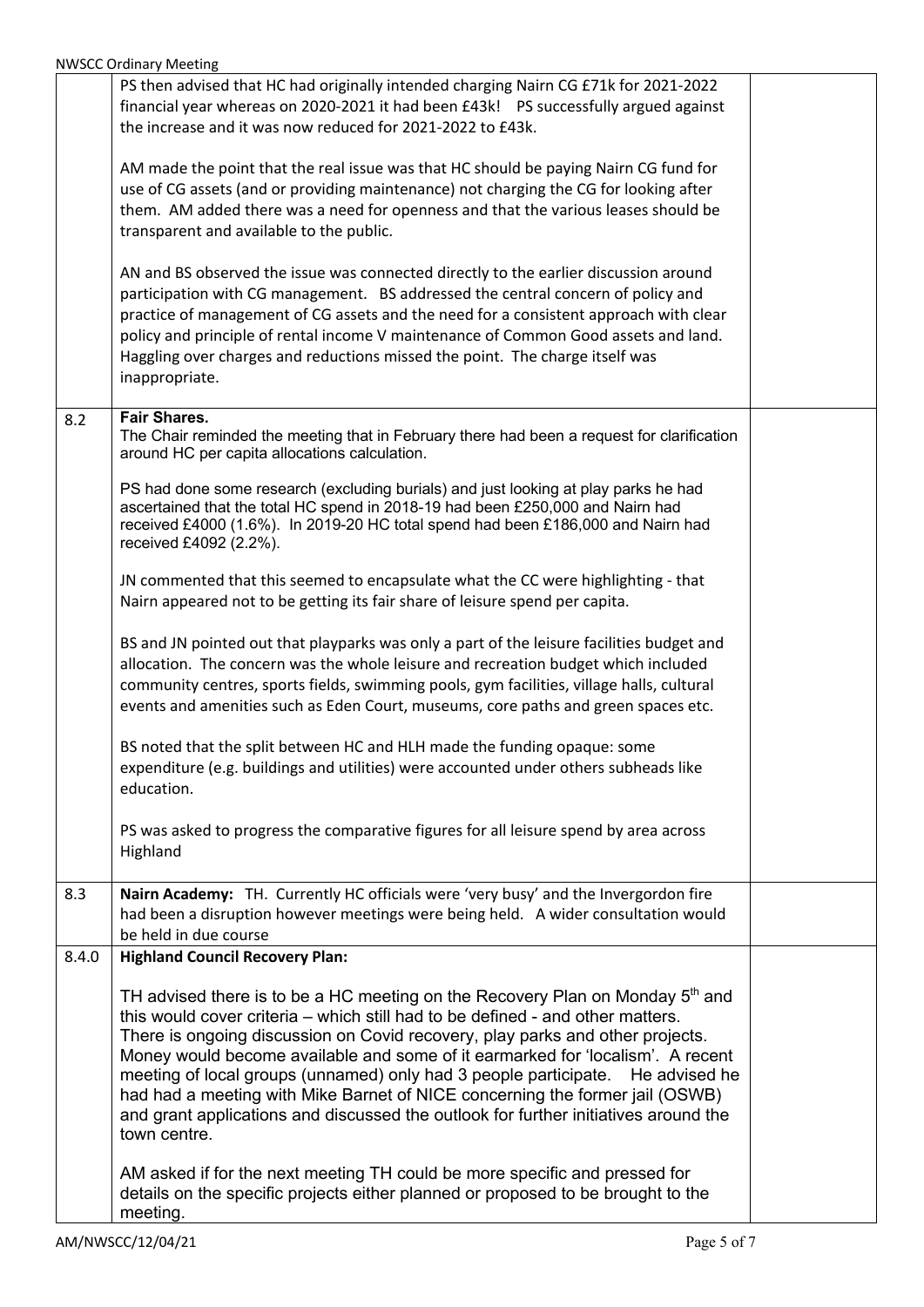| 8.4.1. | BS spoke to the Covid recovery plan. He felt there needed to be more focus on<br>Nairn tourism not just Inverness and Loch Ness which has the emphasis in the<br>draft IMFLDP as the main or only focus of Highland Tourism effort and spending.<br>He noted that there are many jobs in Nairn reliant on a healthy tourist economy in<br>the town. It was not just for Nairn BID to try and promote Nairn - HC's tourism<br>strategy needed to identify Nairn as a priority destination and ensure that was<br>reflected in the local recovery planning. |  |
|--------|-----------------------------------------------------------------------------------------------------------------------------------------------------------------------------------------------------------------------------------------------------------------------------------------------------------------------------------------------------------------------------------------------------------------------------------------------------------------------------------------------------------------------------------------------------------|--|
|        | TH advised there had been a tourism meeting recently and that HC Officers had<br>been tasked to address the tourism issues specific to Nairn and to report back<br>with answers.                                                                                                                                                                                                                                                                                                                                                                          |  |
|        | JN stated she had noticed in the press that 21 tourist car parks were to be<br>considered by Area Committees for charging. She asked if Nairn was included,<br>and reminded councillors that in 2018 the BID, both CCs, most High Street<br>traders, and a wide section of the general public had opposed the move to charge<br>for parking.                                                                                                                                                                                                              |  |
|        | Tom Heggie confirmed that both Cumming Street and the Maggot were on the<br>list. He was reminded that both areas mentioned were CG land, and belonged to<br>the people of Nairn who should not be expected to pay to park on their own land.                                                                                                                                                                                                                                                                                                             |  |
|        | SB suggested a free permit should be issued to locals if it were introduced.                                                                                                                                                                                                                                                                                                                                                                                                                                                                              |  |
|        | Tom Heggie commented that the Links had been very congested, and charging<br>was needed to deter large numbers of people from parking there.                                                                                                                                                                                                                                                                                                                                                                                                              |  |
|        | JN commented that one of the reasons the Links was so crowded was that there<br>was no signage to the East Beach car park. Prior to Parkdean leasing a large<br>part of the space, it had been more popular than the Links. People did not know<br>that the 40+ space car park and toilets were still available and it was significantly<br>underused. Road signage from the Maggot had been requested for several years<br>with no response from HC.                                                                                                     |  |
|        | TH gave a broad reply, reminding the meeting that there had been meetings in<br>2020 with the four groups, NICE, the BID and both CC's and that opposition to<br>parking was not as strong as had been suggested. There was no plan for car<br>parking charges in the town centre, but they are looking at charges at the Links,<br>Cumming Street, and the Maggot.                                                                                                                                                                                       |  |
|        | SB confirmed that at the two meetings the matter had been raised but that she<br>had stated then there were issues surrounding Common Good matters to be<br>resolved first. Any income after costs should go back into the common good fund.<br>TH agreed that would be the case.                                                                                                                                                                                                                                                                         |  |
|        | TH reminded everyone there are two sides to the coin and that with increased<br>tourist anticipated for staycations, traffic management had to be addressed and<br>that this was one side of a two-sided coin.                                                                                                                                                                                                                                                                                                                                            |  |
| 9      | Public Toilets. AN moved the discussion to the need for all four public toilets to be<br>reopened in time for the anticipated increase in tourists. This is a necessity both for<br>health and public health/environmental reasons.                                                                                                                                                                                                                                                                                                                       |  |
|        | JN spoke to the need to swiftly erect signage showing visitors that there is car parking at<br>the East Beach car park and that the toilets there needed a sign to show that they are<br>open for the public to use. SB supported and affirmed the need for this.                                                                                                                                                                                                                                                                                         |  |